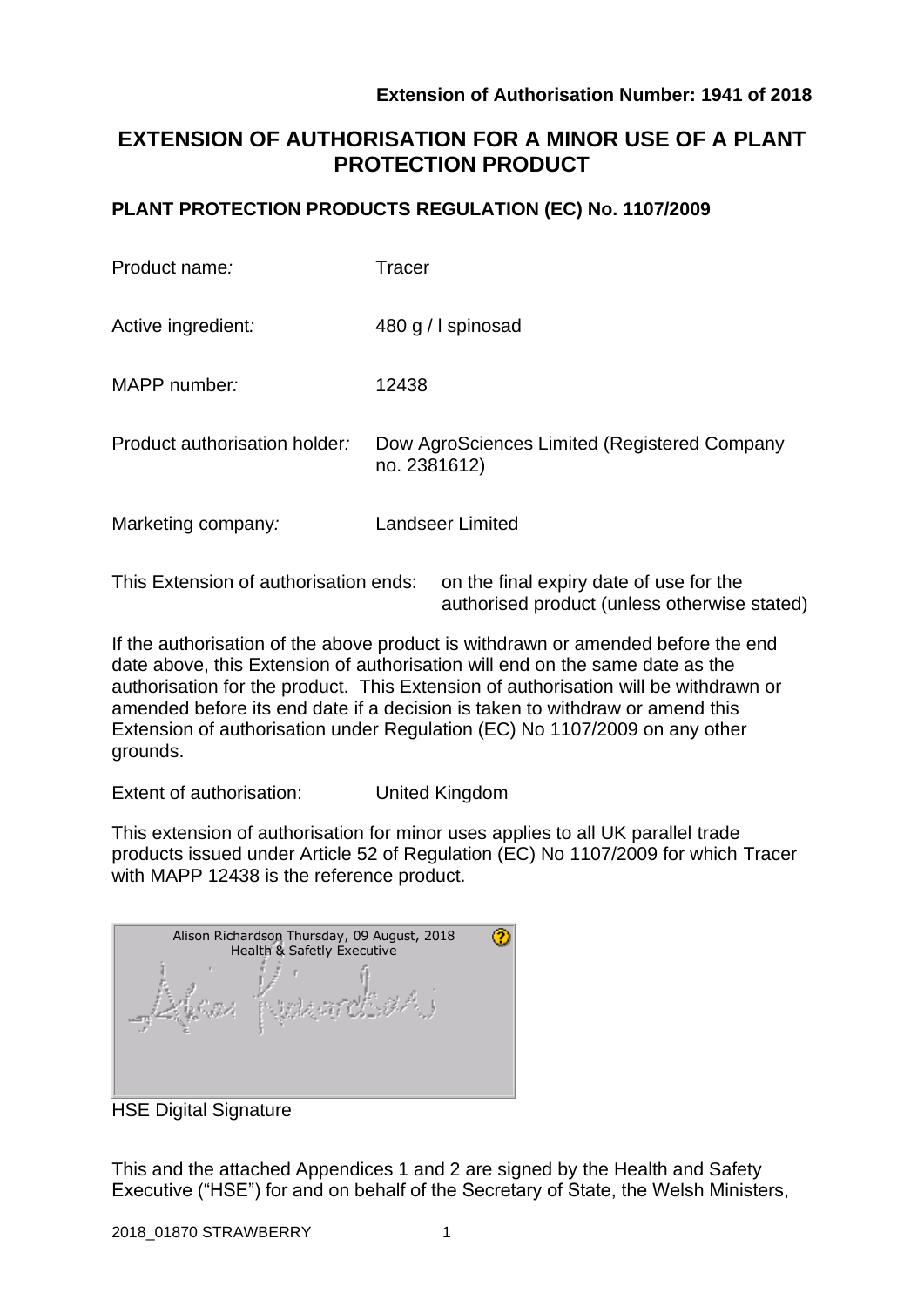the Scottish Ministers and the Department of Agriculture, Environment and Rural Affairs in Northern Ireland.

Date of issue: 9 August 2018

### **EXPLANATORY NOTES**

- 1. This is Extension of authorisation number 1941 of 2018 and supersedes 1753 of 2018 which will expire with effect from 15 August 2018.
- 2. This Extension of authorisation will be published on the website of the Chemicals Regulation Division of the HSE.
- 3. Application reference number: COP 2018/01870
- 4. Persons using the product to which this Extension of authorisation applies should acquaint themselves with and observe all requirements contained in the Regulation (EC) No 1107/2009, including the duty on the holder of any Extension of authorisation to notify information on potentially dangerous effects, a contravention of which is a criminal offence under those Regulations.
- 5. Neither the efficacy nor the phytotoxicity of the product for which this Extension of authorisation has been granted has been assessed and, as such, the user bears the risk in respect of failures concerning its efficacy and phytotoxicity.

### **ADVISORY INFORMATION**

This Extension of Authorisation relates to the use of 'TRACER' (M12438) for control of *Blastobasis lacticoella* on protected strawberry crops. Applications must be made via drip irrigation at a maximum concentration of 5 ml product per 100 litres of water.

IMPORTANT: When applying this product under the terms of this Extension of Authorisation, comply with any resistance guidance or restrictions stated on the product label.

Total reliance on one pesticide will hasten the development of resistance. Pesticides of different chemical types or alternative control measures should be included in the planned programme. Alternating with different modes of action is a recognised antiresistance strategy.

Do not use 'TRACER' on consecutive generations for insects which show a high risk of resistance such as thrips species.

A maximum of three applications of TRACER are permitted per crop including treatment in propagation, drip irrigation or foliar use.

Populations of Western flower thrips and onion thrips have shown resistance to certain chemical groups including spinosad. Where this occurs, populations are unlikely to be satisfactorily controlled.

Applications should be targeted against early insect developmental stages whenever possible.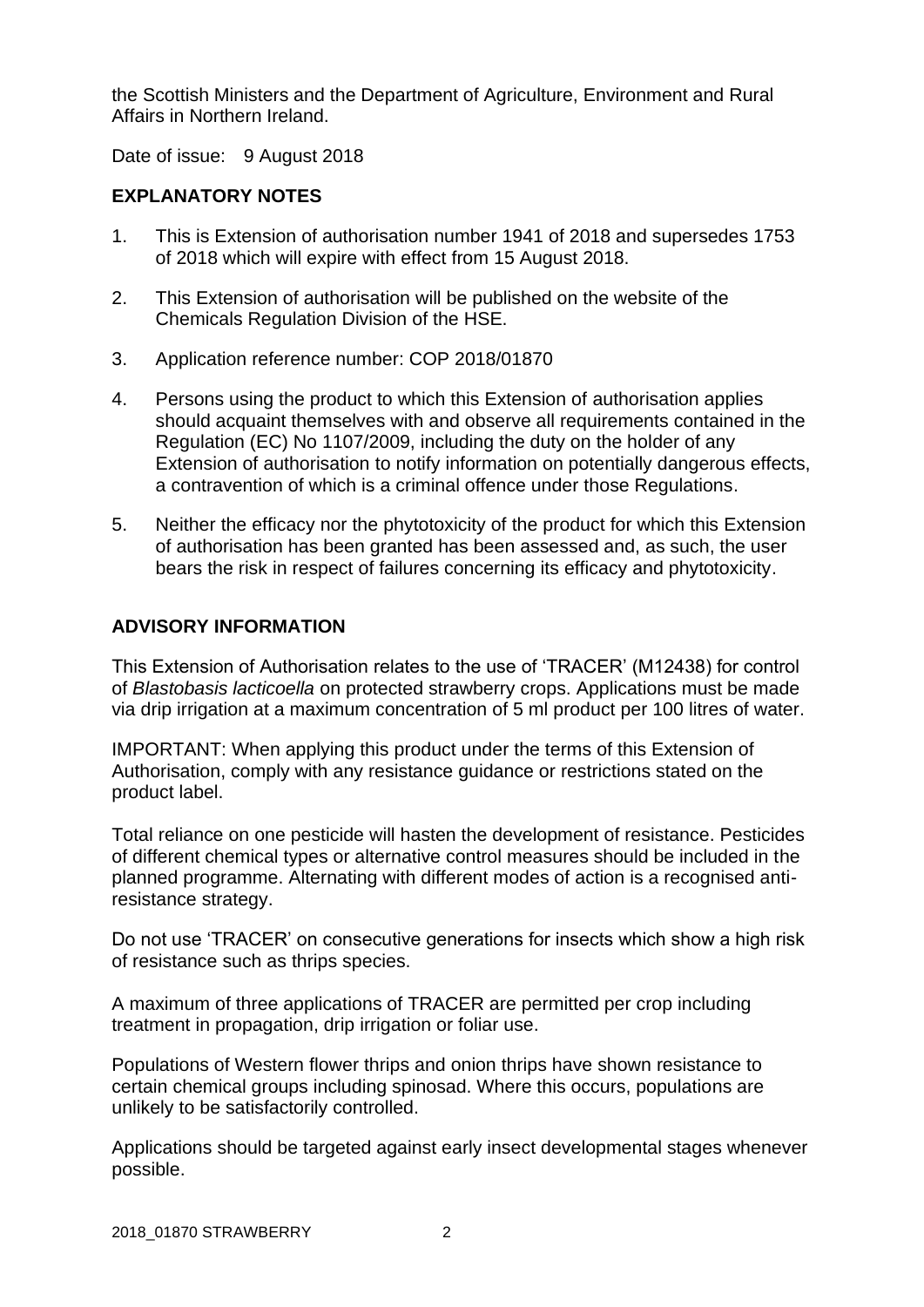The total number of applications of Tracer allowed is three per crop irrespective of the the method of application.

Restrict the total number of applications to no more than 6 applications of any spinosad containing product per glasshouse/protected structure in a 12 month period.

This Extension of Authorisation has been re-issued to correct the notice 1753 of 2018 which will be revoked on the 15th August 2018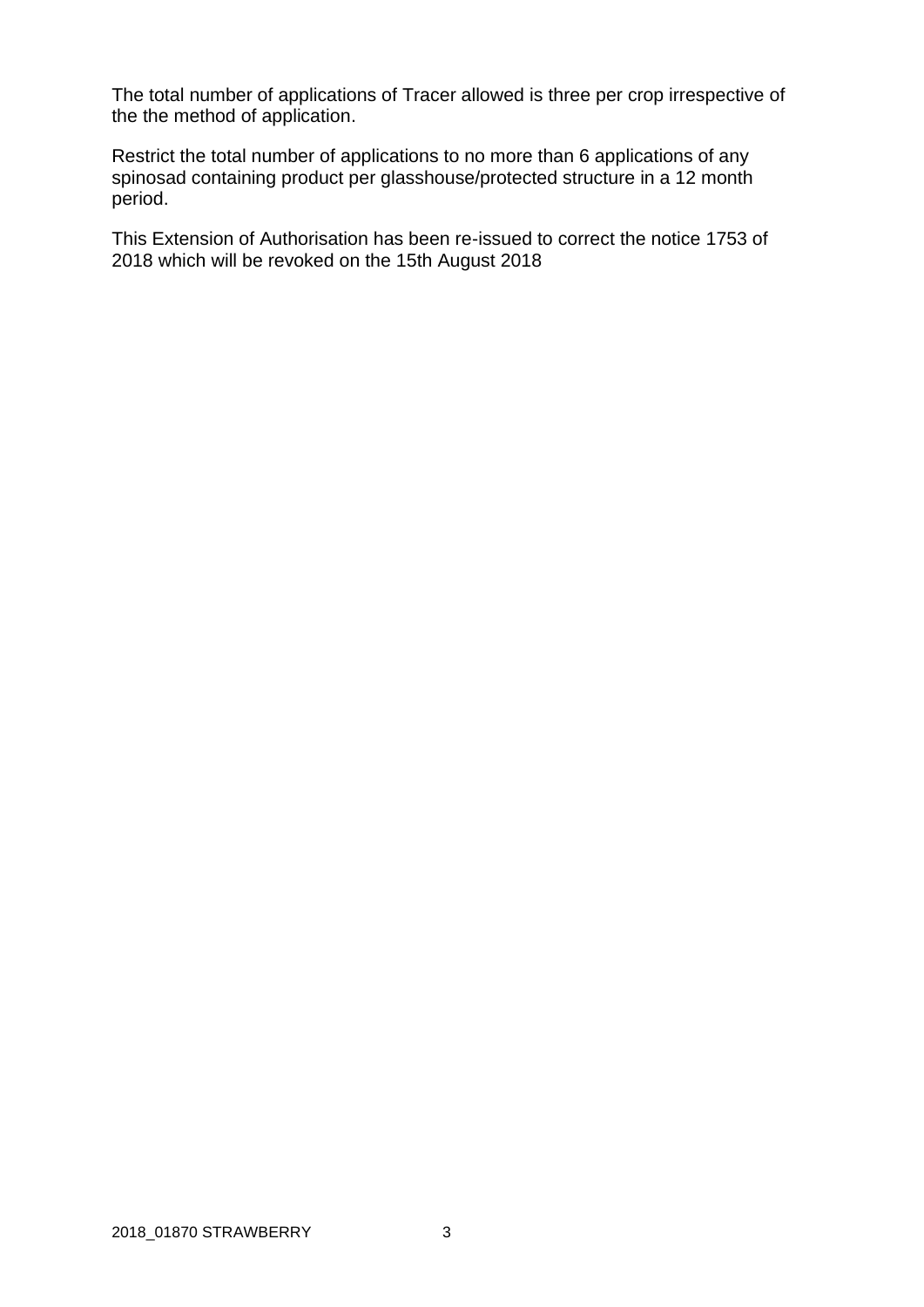## **APPENDIX 1: CONDITIONS OF EXTENSION OF AUTHORISATION**

The conditions below are obligatory. They must be complied with when the Extension of authorisation occurs. Failure to comply with the following conditions will result in the withdrawal or amendment of the Extension of authorisation under Regulation (EC) No 1107/2009 and may result in other enforcement action, including prosecution. For the purposes of this Extension of authorisation only, the conditions and/or requirements shown below supersede any corresponding conditions and/or requirements set out on the label or otherwise provided for under the product authorisation **which would otherwise apply**.

**Use:**

| Field of use:                      | <b>ONLY AS AN INSECTICIDE</b>                       |     |                                                                                                                                                                                                                                                                                                                                                                         |                        |                                                                                                                                                         |                                |  |  |  |
|------------------------------------|-----------------------------------------------------|-----|-------------------------------------------------------------------------------------------------------------------------------------------------------------------------------------------------------------------------------------------------------------------------------------------------------------------------------------------------------------------------|------------------------|---------------------------------------------------------------------------------------------------------------------------------------------------------|--------------------------------|--|--|--|
| User:                              | Professional                                        |     |                                                                                                                                                                                                                                                                                                                                                                         |                        |                                                                                                                                                         |                                |  |  |  |
| Crops/situations:                  | Maximum<br>individual dose:<br>(ml product /<br>ha) |     |                                                                                                                                                                                                                                                                                                                                                                         | Maximum total<br>dose: | <b>Maximum</b><br>number of<br>treatments: (per<br>crop)                                                                                                | Latest time of<br>application: |  |  |  |
| Protected<br>strawberry            | 150 See Other<br>Specific<br><b>Restrictions</b>    |     |                                                                                                                                                                                                                                                                                                                                                                         |                        | 3 See Other<br>Specific<br><b>Restrictions</b>                                                                                                          | 1 day before<br>harvest        |  |  |  |
| <b>Operator Protection:</b><br>(1) |                                                     |     | Engineering control of operator exposure must be<br>used where reasonably practicable in addition to the<br>following personal protective equipment:<br>Operators must wear suitable protective gloves<br>when handling the concentrate or applying by<br>hand-held equipment.                                                                                          |                        |                                                                                                                                                         |                                |  |  |  |
|                                    |                                                     | (2) |                                                                                                                                                                                                                                                                                                                                                                         | of protection.         | However, engineering controls may replace personal<br>protective equipment if a COSHH assessment<br>shows that they provide an equal or higher standard |                                |  |  |  |
| Environmental protection:          |                                                     | (1) | Since there is a risk to aquatic life from use, users<br>not applying the statutory buffer zone must either<br>themselves carry out or ensure that someone else<br>has carried out a Local Environment Risk<br>Assessment for Pesticides (LERAP) on their behalf<br>before each spraying operation from a horizontal<br>boom sprayer. Users must not allow direct spray |                        |                                                                                                                                                         |                                |  |  |  |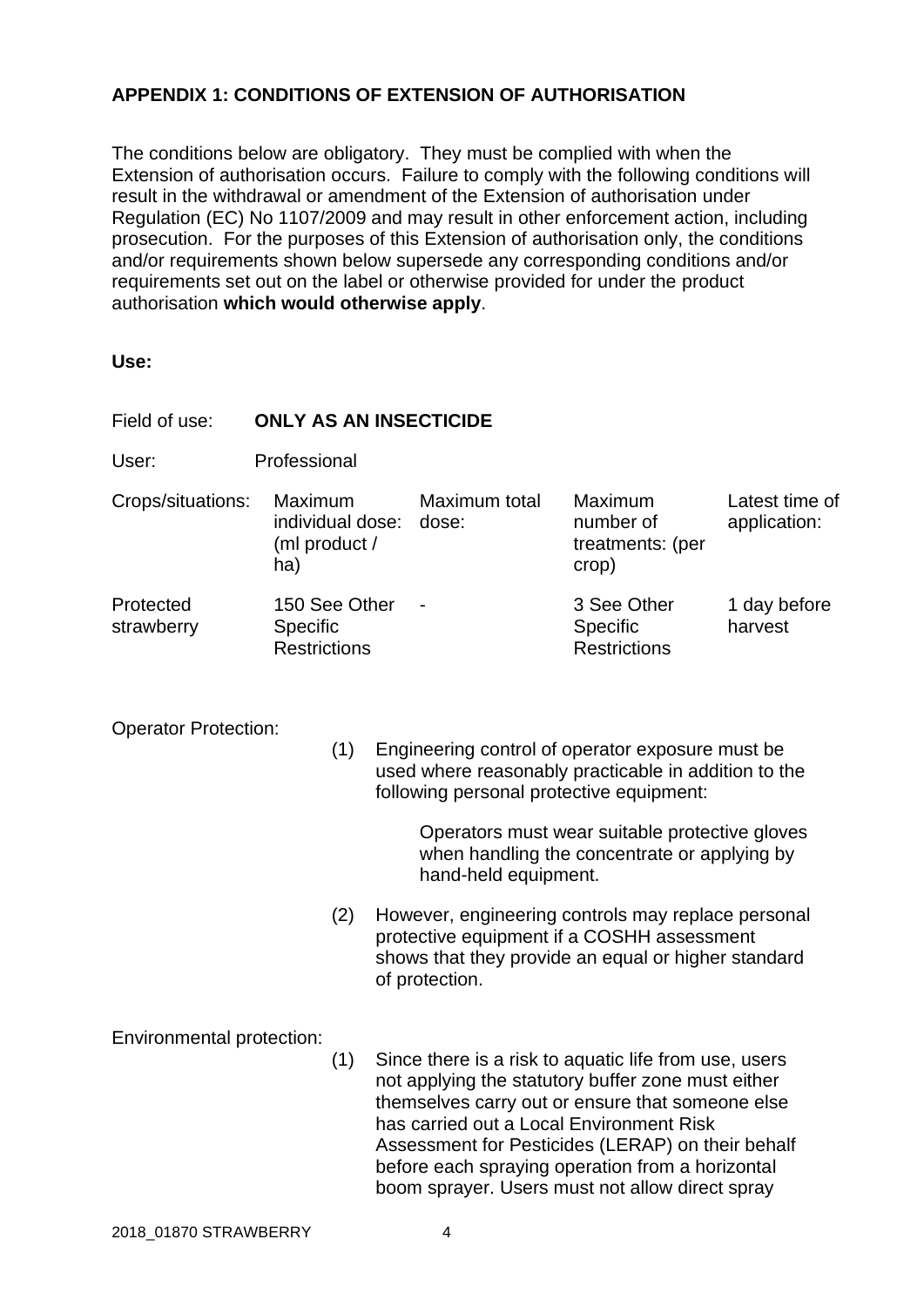from such sprayers to fall within 5m of the top of the bank of any static or flowing waterbody or within 1m of a ditch which is dry at the time of application (these distances to be measured as set out in the booklet 'Local Environment Risk Assessment for Pesticides - Horizontal Boom Sprayers' and any amendments that are made to it) unless:

(a) The LERAP indicates that a narrower buffer zone will be sufficient; and

(b) Any measures indicated by the LERAP as justifying the narrower buffer zone are complied with in full and in accordance with any conditions applicable to them.

Spray must be aimed away from water.

Spray from hand-held sprayers must not be allowed to fall within 1 m of the top of the bank of a static or flowing waterbody. Spray must be aimed away from water.

- (2) The results of the LERAP must be recorded in written form and must be available for a period of three years for inspection to any person entitled to exercise enforcement powers under or in connection with the Plant Protection Products Regulations 2011 or the Plant Protection Products (Sustainable Use) Regulations 2012. (An electronic record will satisfy the requirement for a written record, providing it is similarly available for inspection and can be copied).
- (3) Detailed guidance on LERAPs and how to conduct a LERAP are contained in the booklet 'Local Environment Risk Assessment for Pesticides - Horizontal Boom Sprayers', available from HSE Chemicals Regulation Division's website. All LERAPs must be carried out in accordance with this Guidance and any amendments that are made to it.

### Other specific restrictions:

- (1) This product must only be applied in accordance with the terms of this extension of authorisation, the product label and/or leaflet and any additional guidance on extensions of authorisation.
- (2) This product qualifies for inclusion within the Local Environment Risk Assessment for Pesticides (LERAP) scheme. Before each spraying operation from a horizontal boom sprayer or broadcast airassisted sprayer, either a LERAP must be carried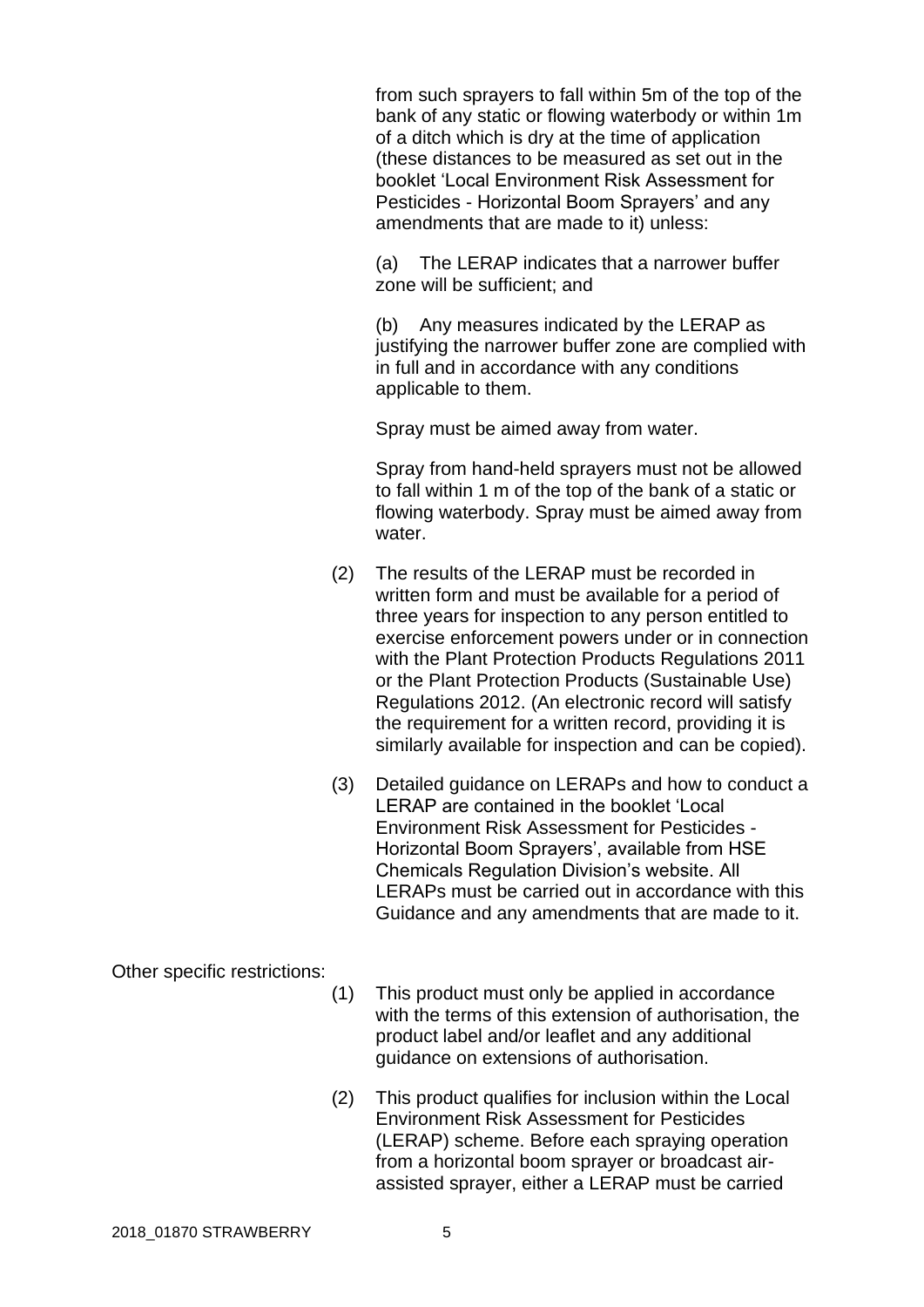out in accordance with the guidance available from the HSE Chemicals Regulation Division's website or the statutory buffer zone must be maintained. The results of the LERAP must be recorded and kept available for three years.

(3) The maximum concentration must not exceed 5 ml product per 100 litres water.

Drip irrigation - a maximum rate of 150 ml product per application, up to 3 applications per crop with a minimum water volume of 3000 litres per hectare (maximum in-use concentration of 0.024 g a.s. / l), applied by specialised equipment.

(4) For protected crops apply a maximum of 2 consecutive treatments followed by a minimum 28 day interval before any further application of TRACER.